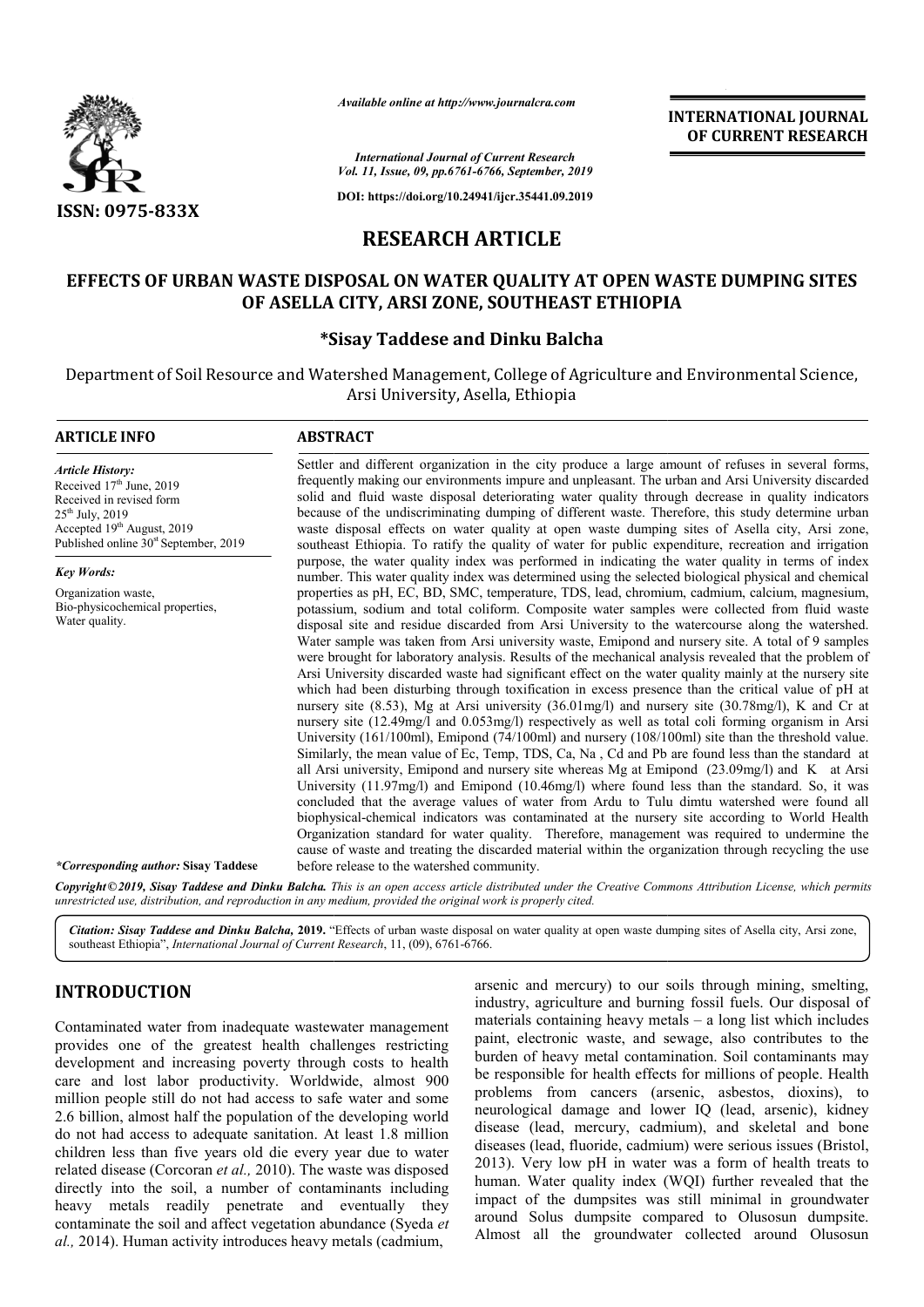dumpsite showed level of nitrate higher than that WHO permissible limit of 10 mg/L. This situation was of great health risk as nitrate pollution has been linked to mirth and sometimes death (Adeyi and Majolagbe, 2014). The pollutants, in the first place, hinder the normal metabolism of plants which was an invisible injury and owing to which the visible injury appears in the aftermath (Ahmed *et al.,* 1986). The population growth has put tremendous pressure on the quality of Environment of urban life. The residents generate various kinds of wastes of biodegradable and non-biodegradable categories. The impact created by these wastes on the environment was enormous, if proper disposal and management options were not applied (Upadhyay *et al.,* 2005). Direct use of domestic wastewater may not be healthy for agricultural purposes expect it undergoes certain wastewater treatment process. Poor quality water may affect irrigated crops by causing accumulation of salts in the root zone, thus affecting the permeability/uptake of water from the soil to the plants. Contaminants in irrigation water when it accumulates overtime in an agricultural soils renders such soils unfit because of the accumulation of salts and other heavy metals present in the soil; thus reducing arable crop farming in agricultural activities (Musa *et al.,* 2011). The waste disposal site for the city of India had become an overflowing landfill because of the indiscriminate dumping of waste at the site (Sruti *et al.,* 2014). The waste expresses highly diversified nature at physicochemical and biological aspects which was highly influenced by socioeconomic localities (Seema, 2007). The problem of mixed solid-liquid waste disposal come up from Arsi University at different discarded point had effect in different corner on the community. The insignificant efforts had been made to safe the waste collection and disposal services from Arsi University. So, still there was a problem of liquid waste disposal effect on the watershed since the disposal was directly released to the watershed without any cleaning, reflect bad odor and partially wilting or drying of tree. However, there was a limitation in study effect of urban waste disposal on water quality in Ardu to Tulu dimtu watershed of Arsi zone. Therefore, the present study has been conducted in order to examine urban and Arsi University discarded waste disposal effects on selected water quality indicators at Ardu to Tulu dimtu watershed of Asella city, Arsi zone, Southeast Ethiopia.

# **METHODS AND MATERIALS**

**Study area description:** The study would be conducted in Ardu to Tulu dimtu watershed in Arsi zone, Oromia regional state. It had a latitude and longitude of 07°57′N 39°14′E, 8.13°N 39.23°E with an elevation of 2415 meters above sea level. The annual rainfall ranges from 750-1200mm with a mean daily maximum temperature was between 10°C-25°C. Study Ecological zone was cool sub-humid agro-ecological region. The soil was deep and rich in humus, but due to heavy rainfall, basic cations were leached out making the soil acidic. The life system and activities in the area include home waste removal from the settlement and industry activities which result to constant generation of wastes of different kinds. These wastes were dumped in selected dumpsites while some were dumped indiscriminately leading to environmental nuisance (Arsi zone agricultural office report, 2009).

**Study area selection and research design :** For this study, Ardu to Tulu dimtu watershed in near Arsi University was purposively selected from Arsi zone due to excess liquefied waste discarding from the compound to Ardu to Tulu dimtu watershed and environmental problem severity and less attention paid for its treatment in last few years. Prior to collect water samples, roughly a contact with local community nearby the watershed and discussions were made in order to acquire information about the wasting system and its influence. Then after, a reconnaissance field survey was carried out in order to have a general perspective of the waste dumping system in the study area.

**Water sampling methods and sample size:** A total of 9 water samples from three sites and three replications were taken at each reserving locations. Composite water samples were collected from the upper or inlet from Arsi University, middle (Emipond) and bottom (nursery site) along the watershed. Sampling sites for water were selected randomly which represents the entire water bodies. The water body was liquid, so, filtrate by clearing solid and muds by fork and keep for 30 min prior to sampling and ensure collection of a representative sample as purely liquid. The analyses were carried out in soil laboratory of Arsi University and private sector accordingly.

**Sample analysis methods:** Samples were analyzed according to a methods and protocols described in Fishman and Friedman (1989). Important biophysical-chemical parameters that were tested included total dissolved solids (TDS), Electrical conductivity (EC) and pH, temperature, calcium (Ca), Magnesium (Mg), Potassium (K), Sodium (Na), lead (Pb), Chromium (Cr), Cadmium (Cd) and Total coliform/100ml. The results were then matched and discussed with WHO standards. The pH of the water samples was determined using the Hanna microprocessor pH meter. Determination of electric conductivity was done using a conductivity meter. Measurement of temperature; this was carried out at the site of sample collection using a mobile thermometer. Determination of total dissolved solids (TDS) was measured using Gravimetric Method (Mahmud et al. 2014). The trace metals were determined by inductively coupled plasma atomic emission spectrometry. Water samples were placed in clean containers provided by the analytical laboratory and immediately placed on ice. Nitric acid was used to preserve samples for metals analysis. The value of K and Na were determined by flame photo meter while the Ca and Mg as well as Heavy metal concentrations (Pb, Cd and Cr) in the water were measured using atomic absorption spectrophotometer. The results of the analysis were compared with standards prescribed in world health organization [WHO, 2008].

**Microorganism analysis:** In the membrane filtration method, a 100 ml water sample was vacuumed through a filter using a small hand pump. After filtration, the bacteria remain on the filter paper was placed in a Petri dish with a nutrient solution (broth or agar). The Petri dishes are placed in an incubator at a specific temperature and time which can vary according the type of indicator bacteria and culture media (total coliforms are incubated at 35 °C). After incubation, the bacteria colonies were seen with the naked eye or using a magnifying glass. The size and color of the colonies depends on the type of bacteria and culture media are used. For the calculation of water quality index, ten important parameters were chosen. The WQI had been calculated by using the standards of drinking water quality recommended by the World Health Organization,Bureauof Indian Standards (BIS) and Indian Council for Medical Research (ICMR). The weighted arithmetic index method had been used for the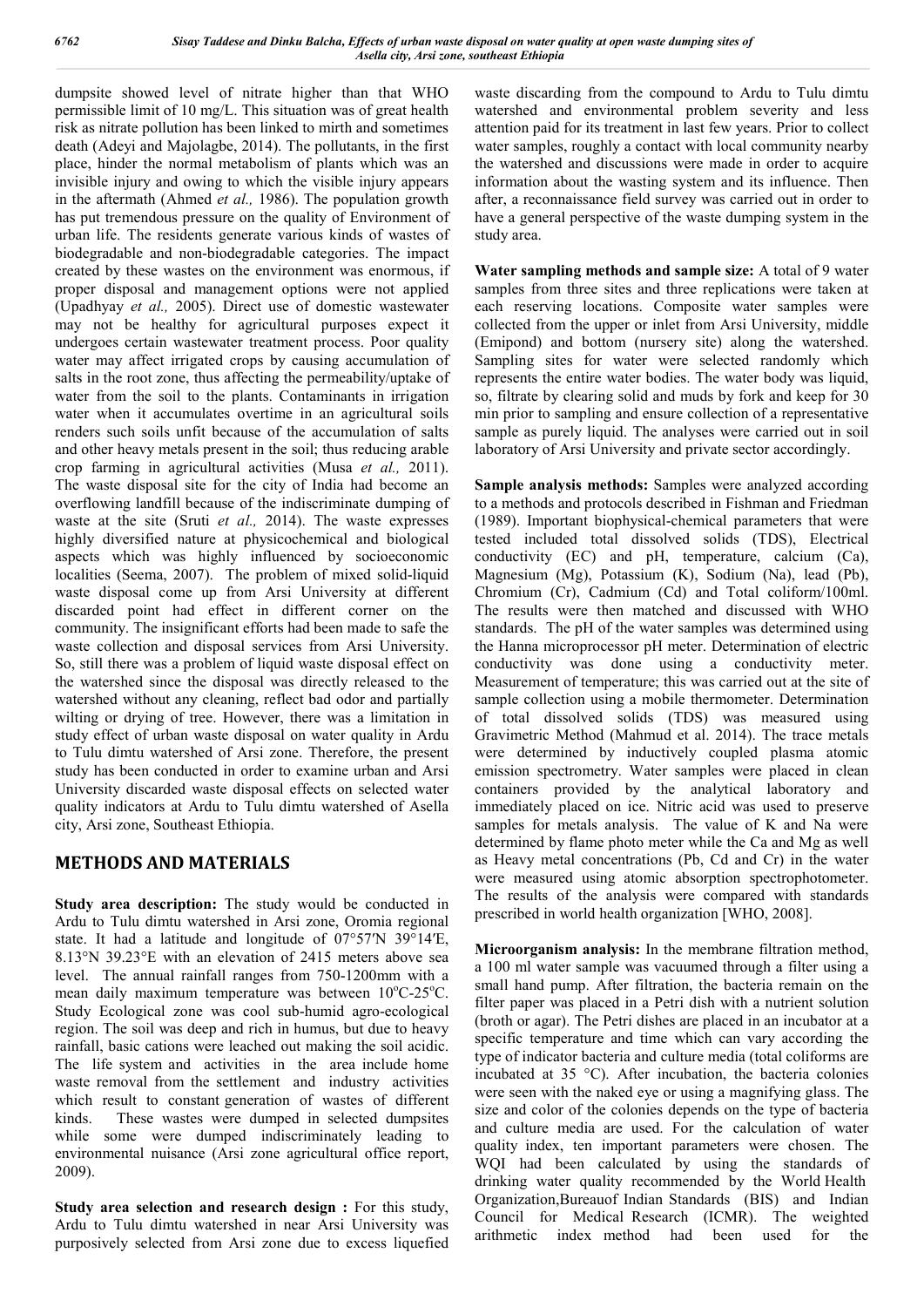calculation of WQI of the water body. Further, quality rating or sub index (*qn*) was calculated using the following expression.

(Let there be *n* water quality parameters and quality rating or sub index  $(q_n)$  corresponding to **n** parameter was a number reflecting the relative value of this parameter in the polluted water with respect to its standard permissible value.).

*q* =Quality rating for the nth Water quality parameter.

 $V_n$  = Estimated value of the nth parameter at a given sampling station.

 $S_n$  =Standard permissible value of the  $n^{th}$  parameter.

 $V_{i0}$  = Ideal value of  $n^{th}$  parameter in pure water. (i.e., 0 for all other parameters except the parameter pH and Dissolved oxygen (7.0 and 14.6 mg/L respectively). Unit weight was calculated by a value inversely proportional to the recommended standard value  $S_n$  of the corresponding parameter.

*Wn* **=K**/ *Sn*

 $Wn$ = unit weight for the n<sup>th</sup> parameters.  $Sn =$  Standard value for  $n<sup>th</sup>$  parameters K= Constant for proportionality.

The overall Water Quality Index was calculated by aggregating the quality rating with the unit weight linearly.

 $WQI = \sum q_n W_n / \sum W_n$ 

**Data analysis:** The experimental data from each treatment would be subjected to ANOVA and means were compared by tests of least significant differences (LSD), at the confidence level of  $p < 0.05$ . All data generated was analyzed statistically by calculating the mean and compare the mean value with the acceptable standards. The statistical software used is SAS software version 9.2 for mean comparison (SAS, 2008) and correlation analysis by SPSS version 16.

## **RESULTS AND DISCUSSION**

## **Water Quality Characterization**

**Electrical conductivity (EC):** High soluble solid concentration decreases the water availability to the plants as increase in salt concentration reduces the osmotic potential resulting in stunted plant growth. Electrical conductivity determines the ionic process of a solution that enables it to conduct current. The amount of liquefied entities in water determines the electrical conductivity. The significantly higher mean value of EC was found at the nursery site (173.2µS/cm) whereas the lowest were at the Arsi University discarding waste (155.3µS/cm) comparison with Emipond site (164.3µS/cm) of the middle phase of the waterway. These outcomes indicate that water in the nursery site was considerably has the higher level of ionic concentration activity owing to too much dissolve solids in the solution as well as less oxidized of Arsi university wastes. The principal consequence of high EC water on the environment was the inability of the plant to compete with ions in the soil solution and the plant reflect wilting and some of the tree get completely dry. This was because plants can merely transpire unpolluted water. As compared with the recommended standard of (300µS/cm), the whole water sample sites were averaged as 164.3µS/cm which was found below the recommended standard. Similar, Musa *et al.,* (2011) indicate that, the primary effect of high ECw water on crop productivity was the inability of the plant to compete with ions in the soil solution for water. Because plants can only transpire "pure" water, usable plant water in the soil solution decreases dramatically as EC increases. The water quality index of the study site at the Arsi university waste discarded site, Emipond site and nursery area were different in the water quality indicators of biological, physical and chemical properties of water quality indicators. The values of various biological, physical and chemical properties of water for calculation of Water quality index are presented in Table 3 and it displayed that the relatively high contamination contents o f water at the nursery site (113.37) or bottom when compared to the Arsi University discarding waste fluidity (51.61) and the Emipond site (87.34) at the middle. These high values of water quality index was maintained at the lower site owing to flat setup of the pond at the middle of the watershed with non-drainage and change of temperature enable the discarded material of home and Arsi University to oxidize or react and make high index value. This agrees with Yohannes and Elias, (2017) and Minbale *et al.,* (2015) that, currently, Rivers are highly polluted as a result of increasing human population, uncontrolled urbanization and inadequate sanitation infrastructure. The main cause of this pollution was domestic waste, industrial and hospital wastes from point and non-point sources.

**pH:** Amongst all the properties of water quality indicator, pH determines the suitability of water for several consumptions. In all of the sample collections the pH remained significant variation and when the average values for all sites within the watershed were taken into account and it was found to be slightly alkaline. The present inquiry of Arsi University discarded, Emipond and nursery (offsite) site were displays 7.34, 7.85 and 8.53 respectively in which except the nursery (offsite) site the whole was in the range of WHO standards because the WHO has recommended maximum permissible limit of pH as 6.5 to 8.5 for drinking water. So that, the overall result indicates that the commutative offsite of the entirely site found at the nursery site water was within the non-desirable and unsuitable range for home consumption as well as plantation and irrigation because it was slightly to strongly alkaline. This was similar with reports made by Muhammad *et al.,* (2013) that, the pH values of water samples were above the neutral (> 7) limit and falls in basic range. The increased pH in the dump site soils was a positive productivity indicator in an acidic tropical soil where low pH limits uptake of nutrient elements (Anikwe and Nwobodo, 2002).

**Total dissolved solids (TDS):** A significant difference in the mean values of TDS (mg/l) was observed in the water of the Ardu to Tulu dimtu watershed. It was found to be low in Emipond sites while it was significantly different and found higher at nursery sites. According to Table 3, relatively, the highest mean value for TDS was (179.11mg/l) while the lower was (147.91mg/l). This was due to the land configuration take in different discarded waste and store for long time through oxidation and changes the neatness of the water body. Moreover, water had the ability to dissolve a wide range of inorganic and some organic minerals and the water with high TDS value indicates that water was highly mineralized.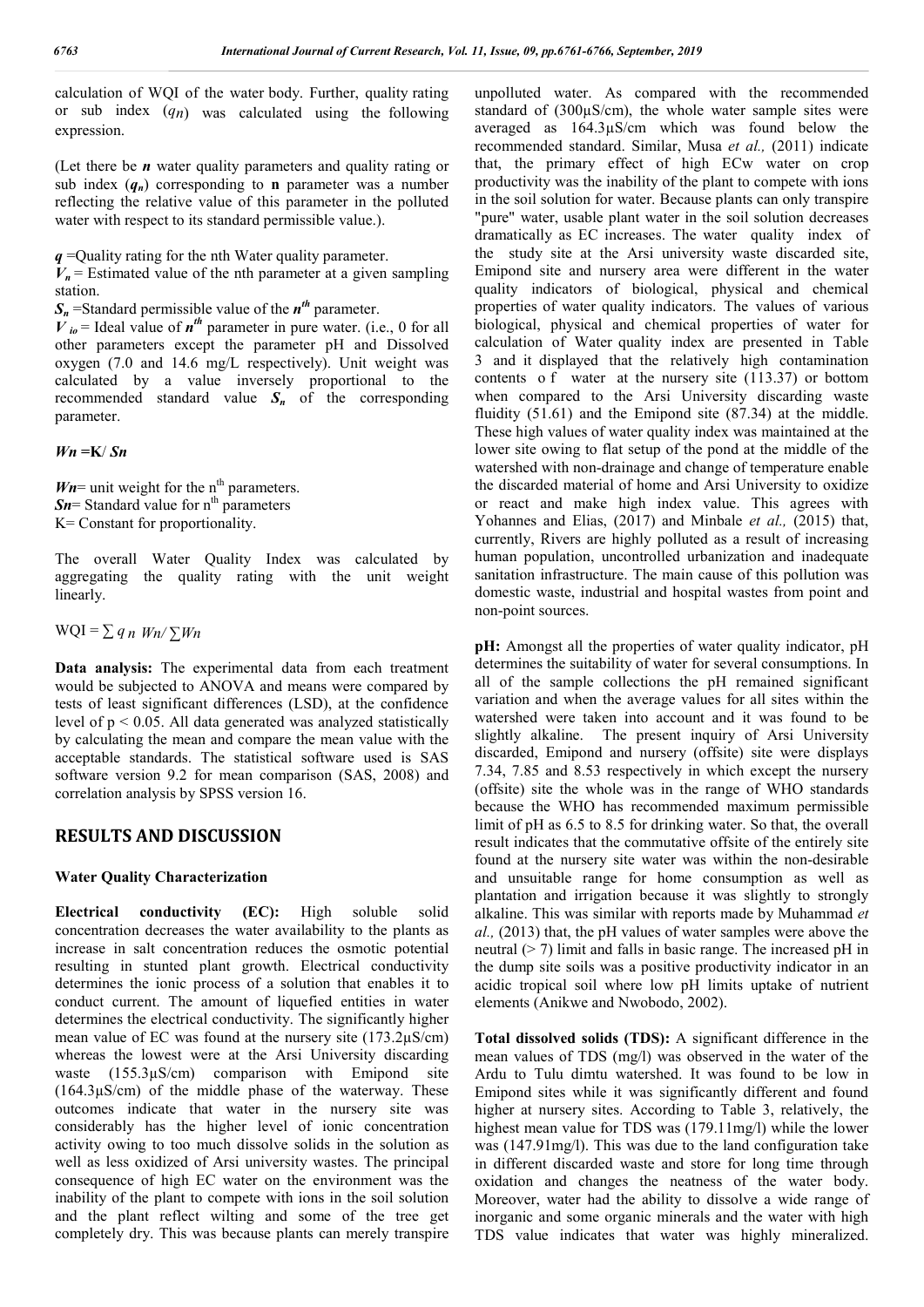According to WHO the desirable limit for TDS is 500 mg/l and maximum limit was 1000 mg/l which prescribed for drinking purpose. Accordingly, the mean total dissolved solids concentration in Ardu to Tulu dimtu watershed was found to be 160.1mg/l, and it was within the limit of WHO standards of drinking water. Similar value was reported by Muhammad *et al.,* (2013) that, total dissolved solids (TDS) and Hardness of ground water were also increasing and caused harmful diseases.

**Temperature:** The temperature content of the Arsi University, Emipond and nursery site indicate variation in Ardu to Tulu dimtu watershed while there was a reduction in temperature at the nursery site  $(15.5^{\circ}c)$  and increase at the Arsi university (18.20°c) phase. The average temperature of water samples of the Arsi University, Emipond and nursery area was 16.73°C. Therefore, the temperature in this investigation was found within the permissible limit of WHO (30°C). This agrees with Halina, (2004) that, considerable variation in temperature was observed along the same river system, compared to similar systems in the region.

## **Chemical properties**

**Basic cations [Calcium (Ca) Magnesium (Mg), Potassium (K) and Sodium (Na)]:** The significantly differences were observed in the mean values of Ca, Mg, K and Na at Arsi university, Emipond and nursery sites. The mean value of Ca and Mg were higher at Arsi university (24.12, 36.01mg/l) site whereas lower in Emipond (7.46, 23.09mg/l) respectively. Similarly, the higher mean value of K and Na were 12.49 and 92.62mg/l at the nursery while lower at Emipond (10.46mg/l) and Arsi University (73.92mg/l) with K and Na value respectively (Table 3). This might be the dumping sites consist of row materials which reach with calcium and magnesium and slightly alkaline with pH range between 7.34 and 8.53 and the fluctuation of temperature and oversaturation of moisture enables the oxidation reduction action of waste material less. According to WHO standards, concentration of calcium, magnesium, potassium and sodium should not exceed 75, 30, 12 and 200mg/l and in the study areas, excluding magnesium at the nursery and university site as well as potassium at the nursery site, the value of calcium, magnesium, potassium and sodium verified at acceptable level respectively. In average the value of calcium (15.25mg/l), magnesium (29.96mg/l), potassium (11.64mg/l) and sodium (82.39mg/l) in all sites and are relatively acceptable. Similarly, the values of calcium in Satellite town were 84mg/l which were above the permissible limits of 75mg/l causing health related problems (Muhammad *et al.,* 2013). Moreover, all the values of sodium, potassium, calcium, and magnesium fall under the permissible limit and there were no toxicity problem. Water samples showed no extreme variations in the concentrations of cations and anions (Yirdaw and Bamlaku, 2016*)*. Also, Yohannes and Elias, (2017) stated that, Akaki River among other river is the most polluted river due to it surrounded by industries and largest market of the country as well as east Africa.

**Trace metal [Lead (Pb), Cadmium (Cd) and Chromium (Cr)]:** Analysis of watershed water samples from three sampling sites in the surrounding of an Arsi university area showed the significant variation in the properties analyzed for Pb, Cd and Cr at Arsi University, Emipond and nursery site (Table 3). The value of Pb, Cd and Cr were lower in the Arsi university discarded waste site (0.001, 0.001 and 0.03mg/l) whereas significantly higher at the nursery site (0.014, 0.0014 and 0.052mg/l) of the Tulu dimtu watershed water sample site respectively. There are many factors which control the mobility and availability of heavy metals in water like pH, percentage of organic matter, cation and anion exchange capacity and amount of rainfall. This might be the discarded waste from Arsi University and nearby environment to the middle phase of the watershed were fresh waste materials whereas the nursery site face to high oxidation reaction of wastes and presences of micro minerals cause to toxic since the waste arrive and rest their after long time owing to the land setup. Also, washing of pieces of metals to the waste discarded site and reaction taken in long time as well as the relatively suitable pH value for excess presence of microorganism in weathering (oxidation reduction) of residues, results in solubility and availability of heavy metals especially in the long stay of dumped site than recently. The WHO allows maximum permissible limit of Pb, Cd and Cr as, 0.05, 0.03 and 0.05mg/l in drinking water. Except the value Cr at the nursery site (0.052), the Pb, Cd and Cr content of the water body for Pb 0.001-0.014mg/l, Cd 0.001-0.0014mg/l and Cd 0.03-0.031mg/l were found within an acceptable phase in Arsi university, Emipond and nursery, respectively whereas, Cr was classified into non-acceptable category because of extremely toxic with regard to the standard. Considering the average values of Pb (0.009mg/l), Cd (0.0012mg/l) and Cr (0.038mg/l) content at all site, none of them was found above the threshold values as described in the WHO. This agrees with Raja and Namburu, **(**2014) that, dietary intake of many heavy metals through consumption of plants had long term detrimental effects on human health. Yohannes and Elias, (2017) that, most studies agreed that the river water should not be used for irrigation, drinking, livestock drinking and washing. Minbale *et al.,*  2(015) replay that; the loss of water quality due to recent rapid urbanization and industrialization, poor waste management system in the city, result in contamination of river water by potential toxic elements and using this water for drinking purpose, irrigation, animals, recreational and washing was detrimental to human health and environment. Raja and Namburu, (2014) stated that, health effects of cadmium were lung cancer, bone defects in humans and animals liver and kidneys. Food intake and tobacco smoking were the main routes by which cadmium enters the body.

**Biological properties:** At microscopic examination for total count of microbial community of selected sample with 10-5 dilution, the presence of various microbes was counted (Table 3). accordingly, the quantitative microbiological analysis of Arsi university waste site, Emipond and nursery had yield  $125 \times 10^{-5}$  CFU/g,  $57 \times 10^{-5}$  CFU/g and  $83 \times 10^{-5}$  CFU/g respectively. The increased number of CFU/g in case of all these samples indicates the spontaneous composting and enrichments and potentials of catabolic profile of the responsible microbial community with reference nature of the sample at the various stages of compost process. The higher quantitative count of these samples was due to its more assessable native nutrient value. The total coliform association had been designated as the principal pointer of the microorganisms for the presence of illness causing organisms in drinking water. In the case of bulky quantities of coliforms are found in water, there was a high probability that other pathogenic organisms exist. Accordingly, comparing the effect of urban and Arsi University discarded waste disposal on water born microorganism, the average value of Arsi university discarding site had higher (161 colony/100ml) value of total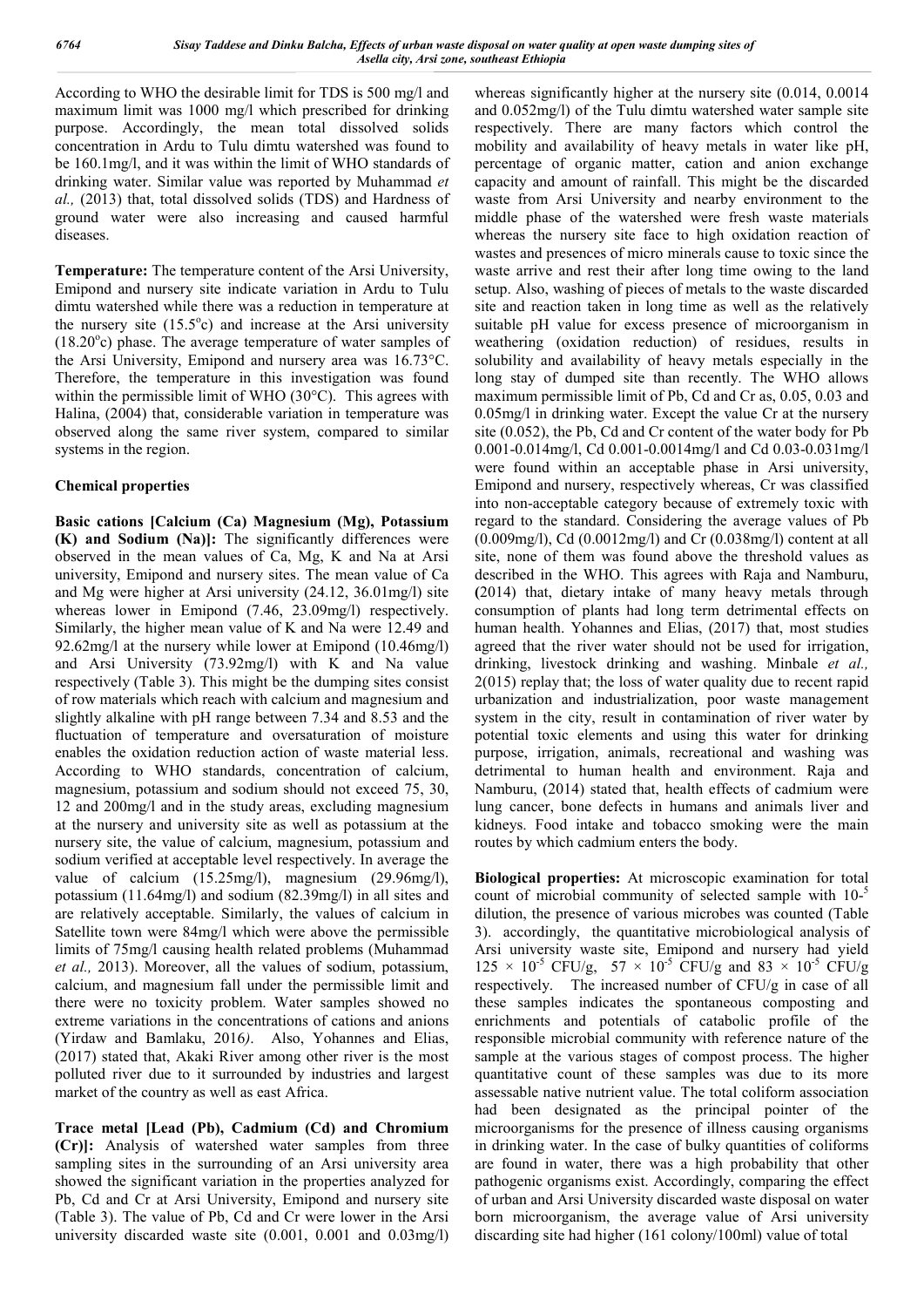|  |  |  |                                                                                                                                         | Table 1. Water Quality Index and status of water quality (Chatterji and Raziuddin 2002) |  |  |
|--|--|--|-----------------------------------------------------------------------------------------------------------------------------------------|-----------------------------------------------------------------------------------------|--|--|
|  |  |  | $\mathbf{W}^{T}$ , and the state $\mathbf{W}^{T}$ and $\mathbf{W}^{T}$ and $\mathbf{W}^{T}$ are stated in the state of $\mathbf{W}^{T}$ |                                                                                         |  |  |

| Water quality Index level | Water quality status    |
|---------------------------|-------------------------|
| $0 - 25$                  | Excellent water quality |
| $26 - 50$                 | Good water quality      |
| 51-75                     | Poor water quality      |
| 76-100                    | Very Poor water quality |
| >100                      | Unsuitable for drinking |

**Table 2. Drinking Water standards recommending Agencies and unit weights (All values except pH and Electrical Conductivity are in mg/L)**

| S/R | Parameter             | Standard       | Recommended agency                | Unit weight |
|-----|-----------------------|----------------|-----------------------------------|-------------|
|     | pH                    | $6.5 - 8.5$    | <b>ICMR/BIS</b>                   | 0.2190      |
| 2   | Electric conductivity | 300            | <b>ICMR</b>                       | 0.371       |
| 3   | Temperature           | $30^{\circ}$ c |                                   |             |
| 4   | Total dissolved solid | 500            | <b>ICMR/BIS</b>                   | 0.0037      |
| 5   | Lead                  | 0.05           | BIS or Bureau of Indian Standards | 20          |
| 6   | Calcium               | 75             | <b>ICMR/BIS</b>                   | 0.025       |
|     | Magnesium             | 30             | <b>ICMR/BIS</b>                   | 0.061       |
| 8   | Potassium             | 10             | <b>WHO</b>                        | 0.186       |
| 9   | Sodium                | 200            | <b>WHO</b>                        | 0.009       |
| 10  | Cadmium               | 0.003          | <b>WHO</b>                        | 0.098       |
| 11  | Chromium              | 0.05           | WHO                               | 20          |
| 12  | Coli form/100ml       | 10             | <b>ICMR</b>                       | 0.154       |

**Table 3. Urban waste and Arsi University discarded disposal effect on of the bio-physicochemical properties of the Ardu to Tulu dimtu watershed**

| Sn                                                                                                           | Parameter | Analyzed value |         |         | Standard value | Unit weight  |              | Quality rating (qn) |              | Wngn           |                |          |
|--------------------------------------------------------------------------------------------------------------|-----------|----------------|---------|---------|----------------|--------------|--------------|---------------------|--------------|----------------|----------------|----------|
|                                                                                                              |           | University     | Emipond | Nurserv | (Sn)           | (Wn)         | University   | Emipond             | Nursery      | University     | Emipond        | Nursery  |
|                                                                                                              | pH        | 7.34           | 7.85    | 8.53    | $6.5 - 8.5$    | 0.219        | 68           | 170                 | 306          | 14.89          | 37.23          | 67.01    |
| 2                                                                                                            | ЕC        | 155.3          | 164.33  | 173.2   | 300            | 0.371        | 51.77        | 54.78               | 57.73        | 19.21          | 20.32          | 21.42    |
| 3                                                                                                            | Temp      | 18.2           | 16.5    | 15.5    | 30             | 62.2         | 60.67        | 55                  | 51.67        | 3773.67        | 3421.00        | 3213.87  |
| 4                                                                                                            | TDS       | 153.23         | 147.91  | 179.11  | 500            | 0.0037       | 30.65        | 29.58               | 35.82        | 0.11           | 0.11           | 0.13     |
| 5                                                                                                            | Ca        | 24.12          | 7.46    | 14.18   | 75             | 0.025        | 32.16        | 9.95                | 18.91        | 0.80           | 0.25           | 0.47     |
| 6                                                                                                            | Mg        | 36.01          | 23.09   | 30.78   | 30             | 0.061        | 120          | 76.97               | 102.6        | 7.32           | 4.70           | 6.26     |
|                                                                                                              | K         | 11.97          | 10.46   | 12.49   | 12             | 0.186        | 99.75        | 87.17               | 104.1        | 18.55          | 16.21          | 19.36    |
| 8                                                                                                            | Na        | 73.92          | 80.62   | 92.62   | 200            | 0.009        | 36.96        | 40.31               | 46.31        | 0.33           | 0.36           | 0.42     |
| 9                                                                                                            | Pb        | 0.001          | 0.012   | 0.014   | 0.05           | 20           |              | 24                  | 28           | 40.00          | 480.00         | 560.00   |
| 10                                                                                                           | Cd        | 0.001          | 0.0011  | 0.0014  | 0.03           | 0.098        | 3.33         | 6                   | 6.67         | 4.57           | 0.59           | 0.65     |
| 11                                                                                                           | Cr        | 0.03           | 0.031   | 0.052   | 0.05           | 20           | 60           | 62                  | 104          | 1200.00        | 1240.00        | 2080.00  |
| 12                                                                                                           | TCF       | 161            | 74      | 108     | 10             | 0.154        | 1610         | 24666               | 37333        | 247.94         | 3798.56        | 5749.28  |
|                                                                                                              |           |                |         |         |                | $\Sigma$ Wn= | $\Sigma$ qn= | $\Sigma$ qn=        | $\Sigma$ qn= | $\Sigma$ Wnqn= | $\Sigma$ Wnqn= | $W$ nqn= |
|                                                                                                              |           |                |         |         |                | 103.3        | 2175.3       | 25281.8             | 38194.8      | 5327.4         | 9019.3         | 11718.9  |
| Individual Water Quality Index of university waste, Emi and nursery respectively = $\sum q_n w_n / \sum w_n$ |           |                |         |         |                | 51.61        | 87.34        | 113.37              |              |                |                |          |

Over all Water Quality Index = $\sum q_n$  *Wn*/ $\sum W_n$  = 252.32

Where EC=electric conductivity, Temp=temperature, TDS=total dissolved solid, TCF=total coliform, Ca=calcium, Mg=magnesium, K=potassium, Na= sodium, Pb=lead, Cd=cadmium, Cr=chromium.

coliform, while the lower was at the Emipond (74 colony/100ml) site of water sampling. Since, it was a principal pointer of suitability of water for consumption; the WHO drinking water guidelines require the absence of total coliform in public drinking water supplies. Water samples collected from Ardu to Tulu dimtu were analyzed for total coliform which resulted as 125-180, 57-98 and 83-159count/100ml with Arsi University, Emipond and nursery site respectively. With respect to WHO, the standard for pure water was 10 count/100ml and according to the investigation, all water sampling sites in Ardu to Tulu dimtu watershed were unfit world health organization standards. This agrees with Hossain *et al.,* (2017) that, increasing the organic waste enhance enzyme activities, microbial respiration and reduce toxicity of some heavy metals such as Cd and Cr. Moreover, Wastewater management or the lack has a direct impact on the biological diversity of aquatic ecosystems, disrupting the fundamental integrity of our life support systems (Corcoran *et al.,* 2010). This agree with Atalia *et al.,* (2015) that, the qualitative and quantitative microbial analysis of hotels, fruit market and vegetable market garbage samples were having  $558 \times 10^5$ CFU/g, 418  $\times$  10<sup>5</sup> CFU/g and 368  $\times$  10<sup>5</sup> CFU/g microbial count respectively. Moreover, Yohannes and Elias, (2017) say

that, vegetables had a capacity to accumulate large concentration of heavy metals and pass to human body through food chain which affects the health of the community. The biota of the river already destroyed

#### **Conclusion and Recommendation**

The discarded urban and Arsi university slurry waste in Ardu to Tulu dimtu watershed were located in the nearly residential and cultivation area at the southwest part of Asella city and were extensively investigated in terms of biological, physical and chemical properties of water for water quality measuring indicators. Since the fluid waste was disposed directly to the watercourse of the Ardu to Tulu dimtu watershed, a number of contaminants (Pb, Cd, Cr, Co and Ni) readily influence the water and suiting the microorganism. Moreover, the problem of urban and Arsi University discarded waste had significant effect on the water quality. This especially at the nursery site there was a disturbing through toxification in excess presence of pH at nursery site (8.53), Mg at Arsi university (36.01mg/l) and nursery site (30.78mg/l), K and Cr at nursery site (12.49mg/l and 0.053mg/l) respectively as well as total coli forming organism in Arsi University (161/100ml), Emipond